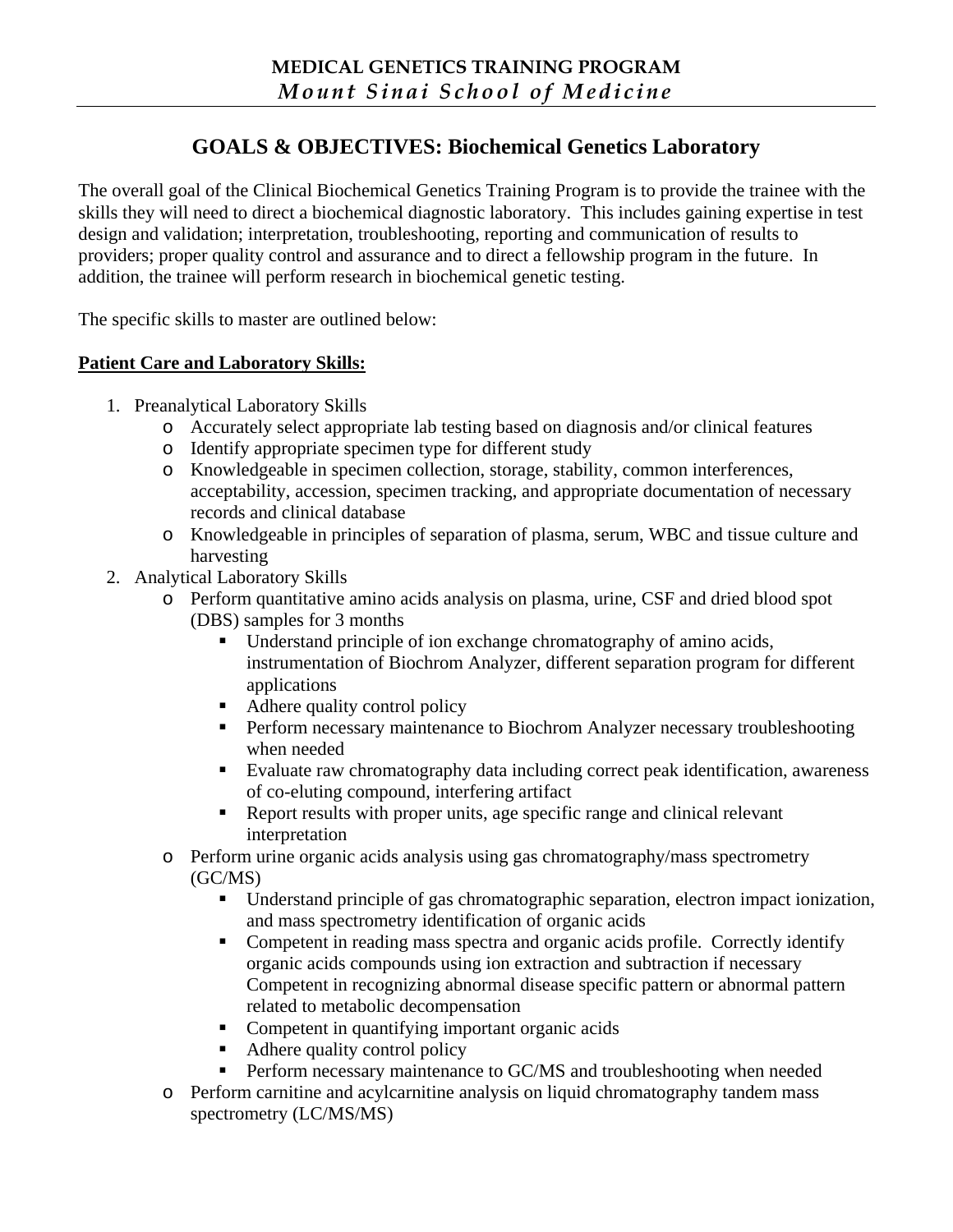- Understand principle of MS/MS analysis (precursor ion scan) on carnitine and acylcarnitine and other MS/MS analysis such as neutral loss for amino acids, multiple reaction monitoring (MRM) for general quantification
- Competent in operating LC/MS/MS instrumentation including basic maintenance and troubleshooting
- Competent in identify abnormal acylcarnitine profile
- Report results with proper units, age specific range and clinical relevant interpretation
- o Perform enzyme assays
	- Understand principle of enzyme assay: substrate preparation, assay condition, sample integrity, and expression of enzyme activity
	- Understand clinical utility in defining affected individual or heterozygote from normal individuals
	- Adhere quality control policy: positive and negative controls with clinical samples
	- Report patients results with clearly defined ranges for normals, affected and heterozygotes
- o Can interpret laboratory reports and predict phenotype and impact for patient
- 3. Postanalytical Laboratory Skills-through all lab rotations
	- o Competent in practicing general lab quality management procedures
		- Perform reagent controls with all assays including tracking critical reagents lots, testing new critical reagents prior to use, appropriate labeling of all reagents
		- Perform quality control with all assays, compile quality control  $(OC)$  record, track QC trend
		- **Perform regular analytical measurement range (AMR) reverification of quantitative** assays
		- **Perform regular calibration procedures**
		- Demonstrate knowledge in setting up and implementing necessary quality measure to assure and improve testing quality
		- Get involved with preparation for lab inspections
		- o Results interpretation and reporting
			- Competent in result interpretation. Recognize significant metabolic pattern, determine the clinical significance, correlate with clinical findings and recent literatures, make recommendations for additional testing
			- Competent in drafting accurate clinical reports summarizing positive and important negative findings and interpretations
			- Communicate results clearly with healthcare professionals (residents and genetic counselors)

# **Medical Genetic Knowledge:**

- 1. Understand the principles of biology and genetics related to biochemical genetics-covered by departmental and divisional seminars, journal clubs and case conferences and medical genetics course
- 2. Understand principles of major inborn errors of metabolism (IEM) etiology-weekly didactic **lectures** 
	- o Enzyme defects of major pathways
	- o Receptor, transporter or abnormal protein structures
	- o Cellular organelle disorders (lysosomal storage disease (LSD), peroxisomal, etc)
	- o Mitochondrial disorders
- 3. Understand treatment principles
	- o Restriction of precursor
	- o Supplement of co-factor or deficient products
	- o Utilization of alternative pathway to get rid of toxins